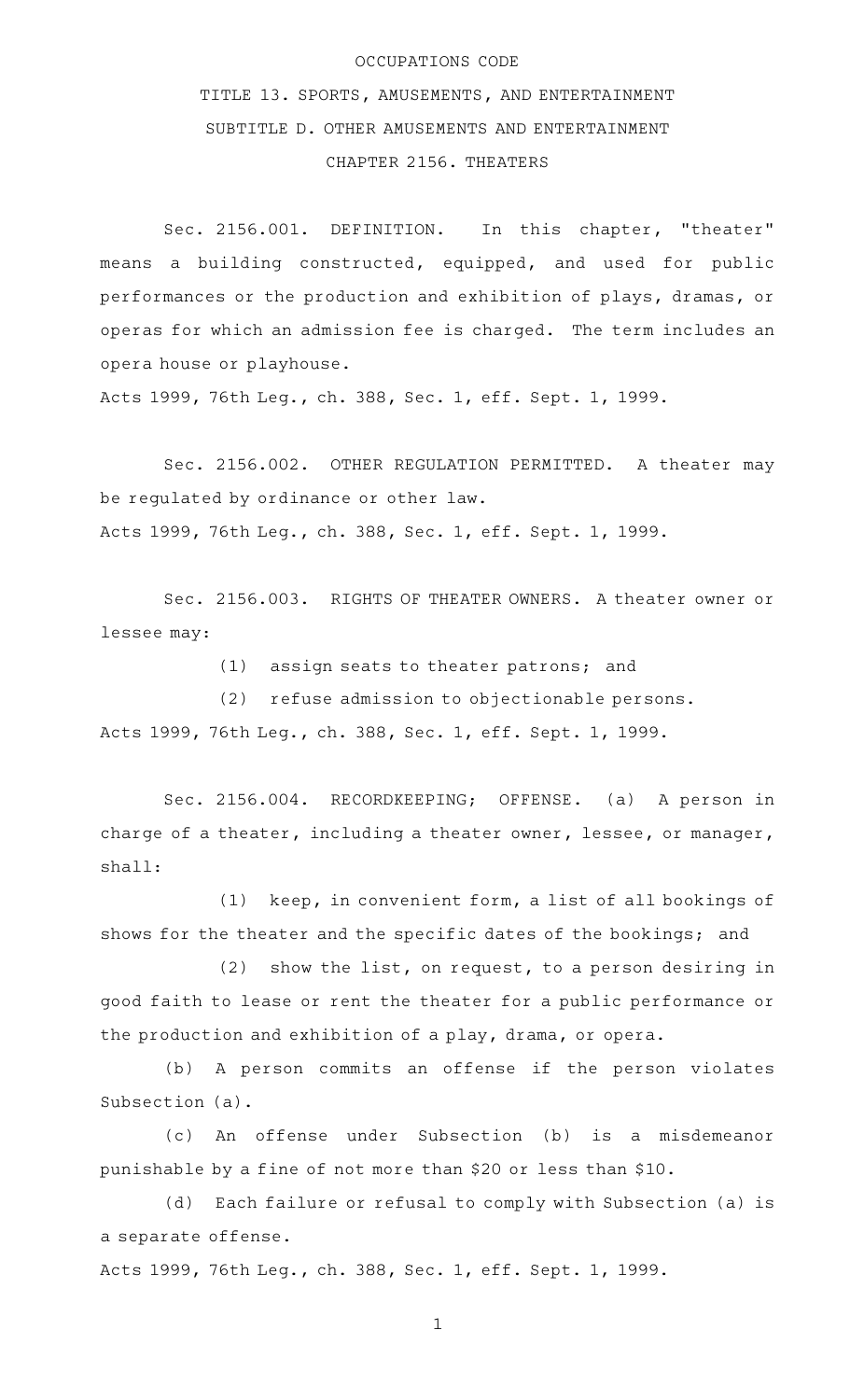Sec. 2156.005. DISCRIMINATION AGAINST REPUTABLE PRODUCTIONS; OFFENSE. (a) A person who is in charge of and manages a theater, including a theater owner or lessee, or a representative of an owner or lessee, may not discriminate against reputable theaters, operas, shows, or other productions.

(b) A person who is in charge of and manages a theater, including a theater owner or lessee, or a representative of an owner or lessee, commits an offense if the person fails and refuses to rent or lease the theater for one or more performances of any reputable theater, opera, or show on terms that may not be considered unreasonable, extortionate, or prohibitive to the agent, manager, proprietor, or representative of the theater, opera, or show.

(c) An offense under Subsection (b) is a misdemeanor and the person:

 $(1)$  shall be fined not more than \$500 or less than \$100; and

(2) may be committed to not more than 10 days in jail.

(d) Each violation of Subsection (b) is a separate offense.

(e) Fifty percent of a fine collected under Subsection (c) shall be paid to the complainant. The remainder of the fine shall be paid to the jury fund of the county where the suit was brought.

(f) It is a defense to prosecution under Subsection (b) that, at the time of the application to lease or rent the theater, the person in charge of the theater shows that:

 $(1)$  the theater had, in good faith, already been leased or rented; and

 $(2)$  other bookings had been made for the date or dates applied for in good faith and not with the intention of evading this chapter.

Acts 1999, 76th Leg., ch. 388, Sec. 1, eff. Sept. 1, 1999.

Sec. 2156.006. FORFEITURE OF LEASE. A theater's lessee or a lessee 's assigns forfeit the lease and any rights and privileges under the lease if the person:

(1) does not comply with the law governing theaters;

2